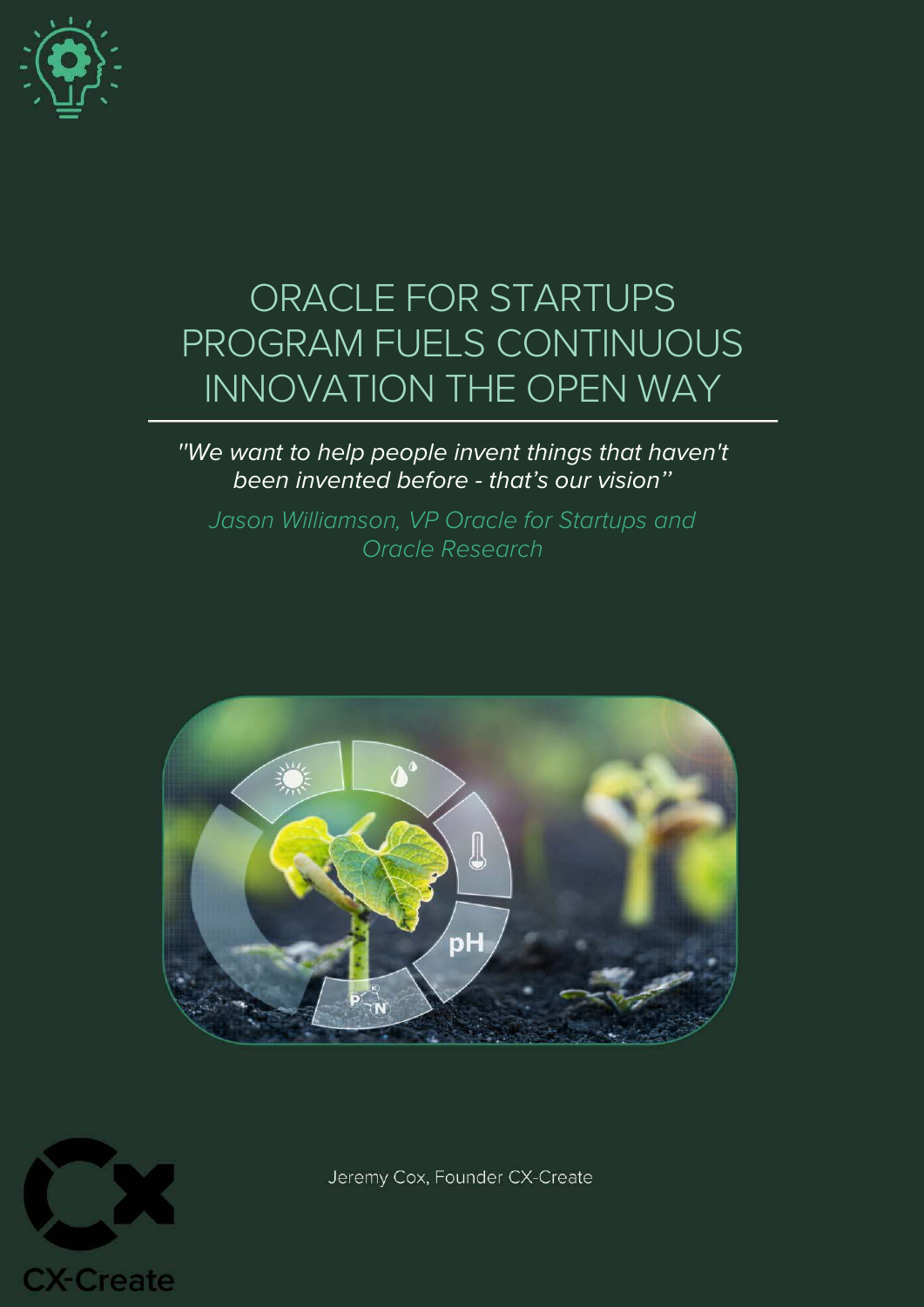# Contents

| ORACLE FOR STARTUPS PROGRAM HAS SEVERAL ATTRACTIVE ATTRIBUTES5                         |  |
|----------------------------------------------------------------------------------------|--|
|                                                                                        |  |
|                                                                                        |  |
|                                                                                        |  |
|                                                                                        |  |
|                                                                                        |  |
|                                                                                        |  |
| The Oracle for Startups Portal provides a single place to access benefits7             |  |
| Oracle introduces startup idol to the analyst community providing early visibility for |  |
|                                                                                        |  |
|                                                                                        |  |
| More cross-fertilization of ideas is coming, and everyone stands to gain 12            |  |
|                                                                                        |  |
|                                                                                        |  |
|                                                                                        |  |
|                                                                                        |  |
|                                                                                        |  |
|                                                                                        |  |
|                                                                                        |  |

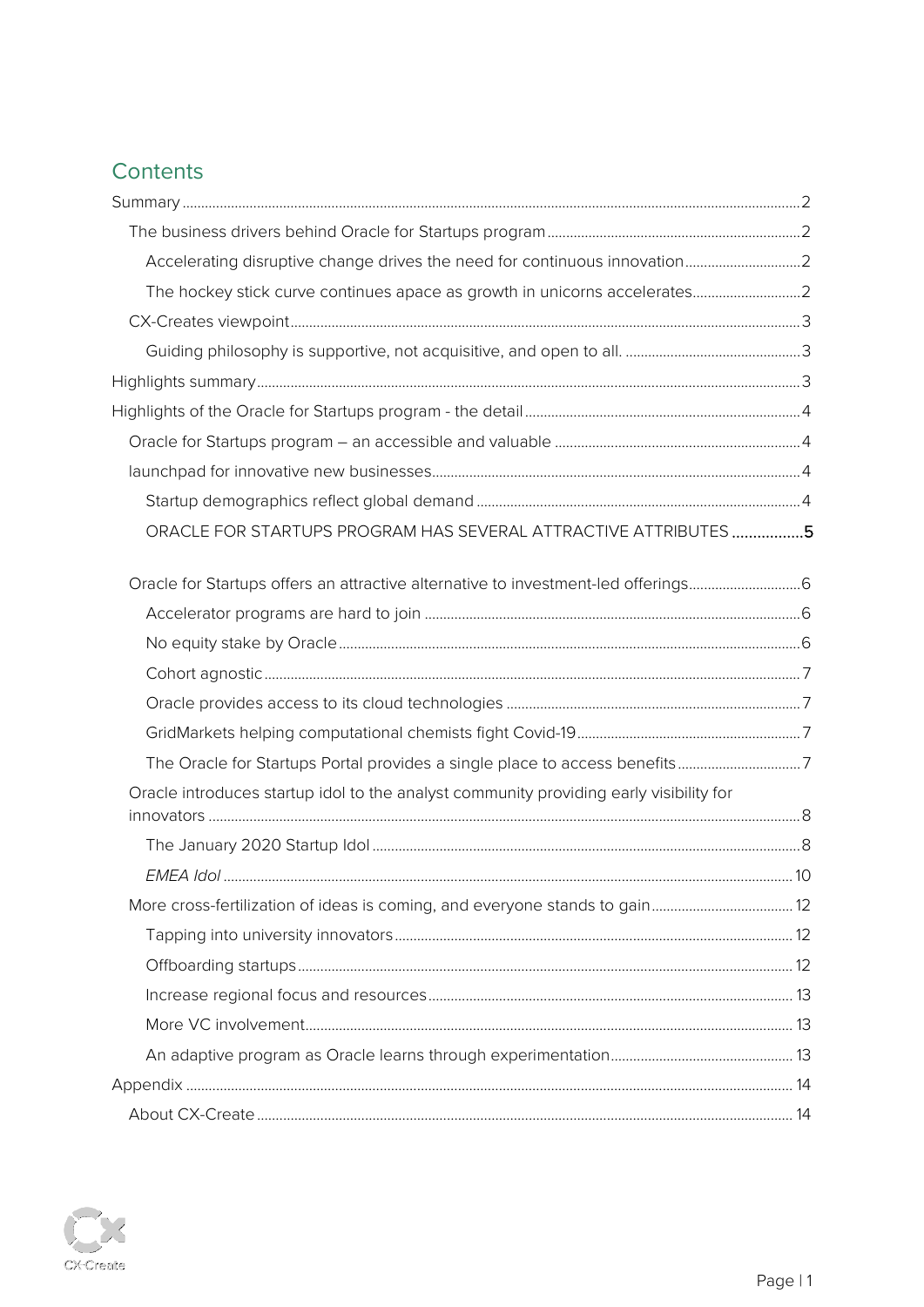[Additional reading:.............................................................................................................................................](#page-14-2) 14

# <span id="page-2-0"></span>**Summary**

This report examines the Oracle for Startups program:

- The value of the program to entrepreneurial startups
- What Oracle and its enterprise customers gain from it.
- How it differs from the 7,000 + alternative incubator and accelerator programs
- Examples of successes.
- What to expect as the program evolves.

# <span id="page-2-1"></span>The business drivers behind Oracle for Startups program

<span id="page-2-2"></span>Accelerating disruptive change drives the need for continuous innovation No industry can avoid the demand to create new forms of value to escape the profit-sapping effect of commoditization and remain relevant to customers. Continuous innovation is a strategic imperative that directly impacts survival and growth.

The art of the technologically possible is also evolving at an accelerated pace. While biotech, healthcare, and pharma-related startups grab the headlines in the current pandemic, every industry, even apparent technological laggards like farming and mining, expose opportunities for startups to change the ways business ecosystems operate. Technologies like AI, blockchain, high-performance cloud computing (HPC), e-Commerce, IoT, 3D printing, VR/AR, and smartphone apps and platforms enable imaginative entrepreneurs in innovative startups to change competition rules and scale up at remarkable speed.

<span id="page-2-3"></span>The hockey stick curve continues apace as growth in unicorns accelerates

According to CBInsights, the number of unicorns (startups valued at \$1bn or more) rose by 120 to 524 worldwide in 2020. Between January and May 2021, another 168 crossed the unicorn threshold. By the end of the year, if this rate continues, we can expect a near doubling over 2020. The US leads the way with 300 unicorns, followed by China on 133 and Europe on 70, with the highest valued European startup being the Swedish fintech company, Klarna.

Unicorns represent only the tip of a rapidly growing iceberg of startups. Many will fail, and spotting the winners is a fool's errand for most of us. Some will operate in exotic niches while others are focused on last-mile capabilities, slip-streaming the successes of established software giants.

All startups need access to modern advanced cloud technologies to develop their innovative solutions as fast as possible. Oracle provides that but also a lot more.

Oracle's open-to-all startup program may come as a surprise to those who perceive the vendor as an IT giant for large enterprises. Perhaps, the bigger surprise will be from its non-acquisitive philosophy. Oracle isn't making any investment bets on potential winners, nor will it take an equity stake. It aims to give every startup that joins its program the chance to grow, aided by Oracle's advanced second-generation cloud technologies, marketing support, and constructive mentorship.

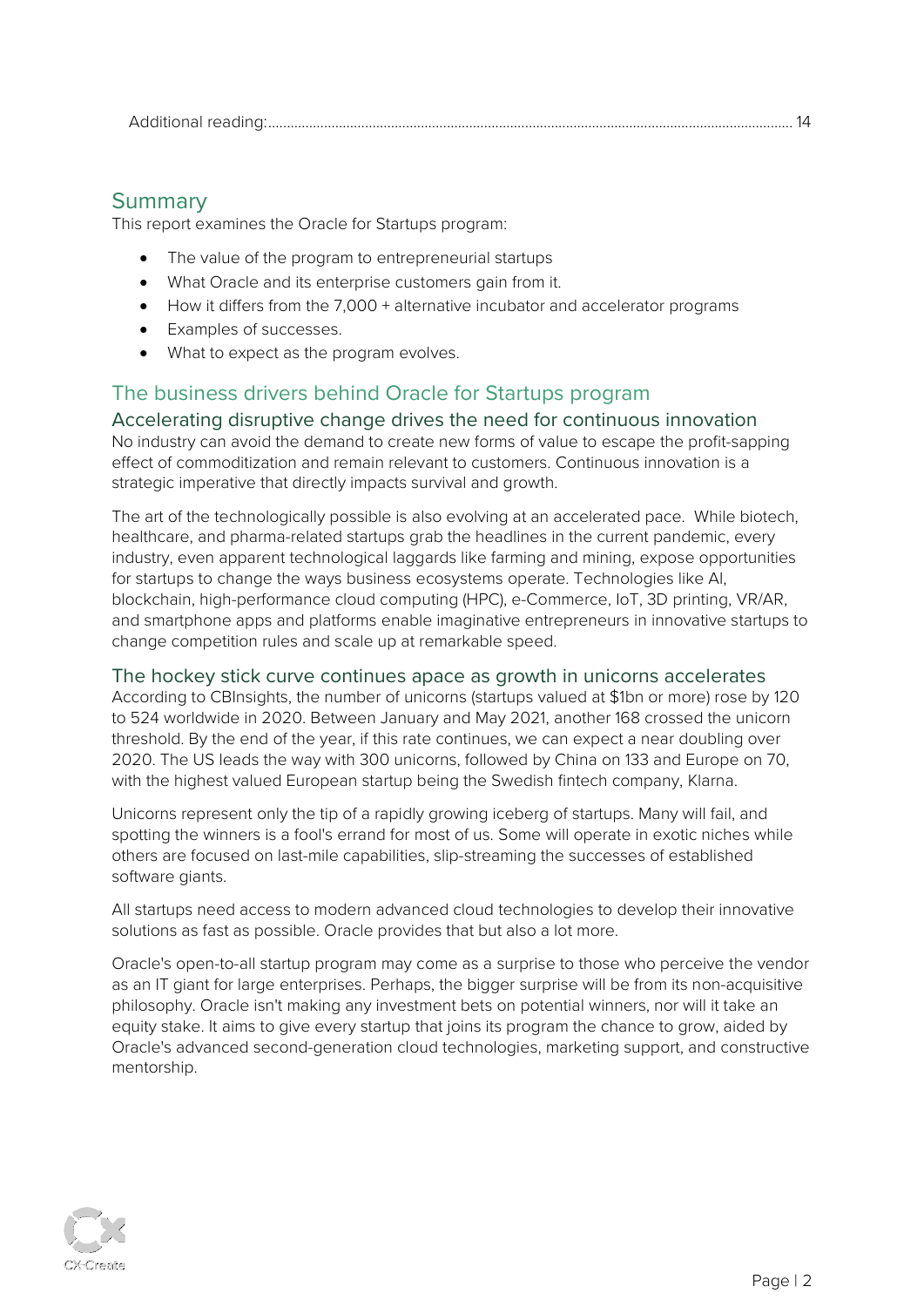# <span id="page-3-0"></span>CX-Creates viewpoint

The original Oracle for Startups program started in 2017 relied on providing co-working facilities in nine sites around the world. However, at best occupancy was only around 20%. Physical coworking facilities were not universally valued and proved to be a chokepoint for expansion of the program.

In early 2019, Oracle co-founder and CTO, Larry Ellison instructed Jason Williamson, VP of Startups and Oracle for Research, to make the program 100% virtual, which in hindsight given the subsequent pandemic, proved prescient. Since then, Oracle now provides support for thousands of startups. What attracted most startups was access to Oracle's cloud infrastructure and PaaS coupled with hands-on migration support, enabling them to scale their businesses quickly. But that is only the start. The philosophy behind the program has also proved compelling.

#### <span id="page-3-1"></span>Guiding philosophy is supportive, not acquisitive, and open to all.

Far from being an attractive and growing source of innovations to plunder for its own ends, the stance at the outset and continued under Williamson's leadership and endorsed by Ellison is to act as a strategic partner helping startups to flourish. The new Oracle for Startups program is open to any startup, irrespective of industry focus or geography.

Oracle has attracted a rapidly growing army of entrepreneurial innovators, aided by a small enthusiastic team with a startup mentality. It delivers a well-constructed and graduated value proposition that offers more as each startup progresses. At the outset, it provides startups with access to a class-leading technology platform at a heavily discounted rate – Oracle Cloud Infrastructure (OCI), with advanced tooling to meet the needs of a wide variety of developers seeking to create innovative new solutions.

Access to advanced technologies at low cost, marketing support, and potential introductions to Oracle enterprise customers, partners, and a VCs network offers startups an encouraging environment to grow and invent.

From Oracle's perspective, an expanding and enriched startup ecosystem will provide essential impetus to its R&D and the halo effect of startups using Oracle technology. The approach works, and Oracle and its customers will undoubtedly gain in the long run. The timing couldn't be better as companies of all sizes and hues battle to emerge from the pandemic as resilient and adaptive businesses pursuing new growth opportunities. Successful startups will be the primary beneficiaries.

# <span id="page-3-2"></span>Highlights summary

- Oracle for Startups program an accessible and valuable launchpad for innovative new businesses
- Oracle introduces Startup Idol to the analyst community providing early visibility for innovators
- More cross-fertilization is coming, and everyone stands to gain

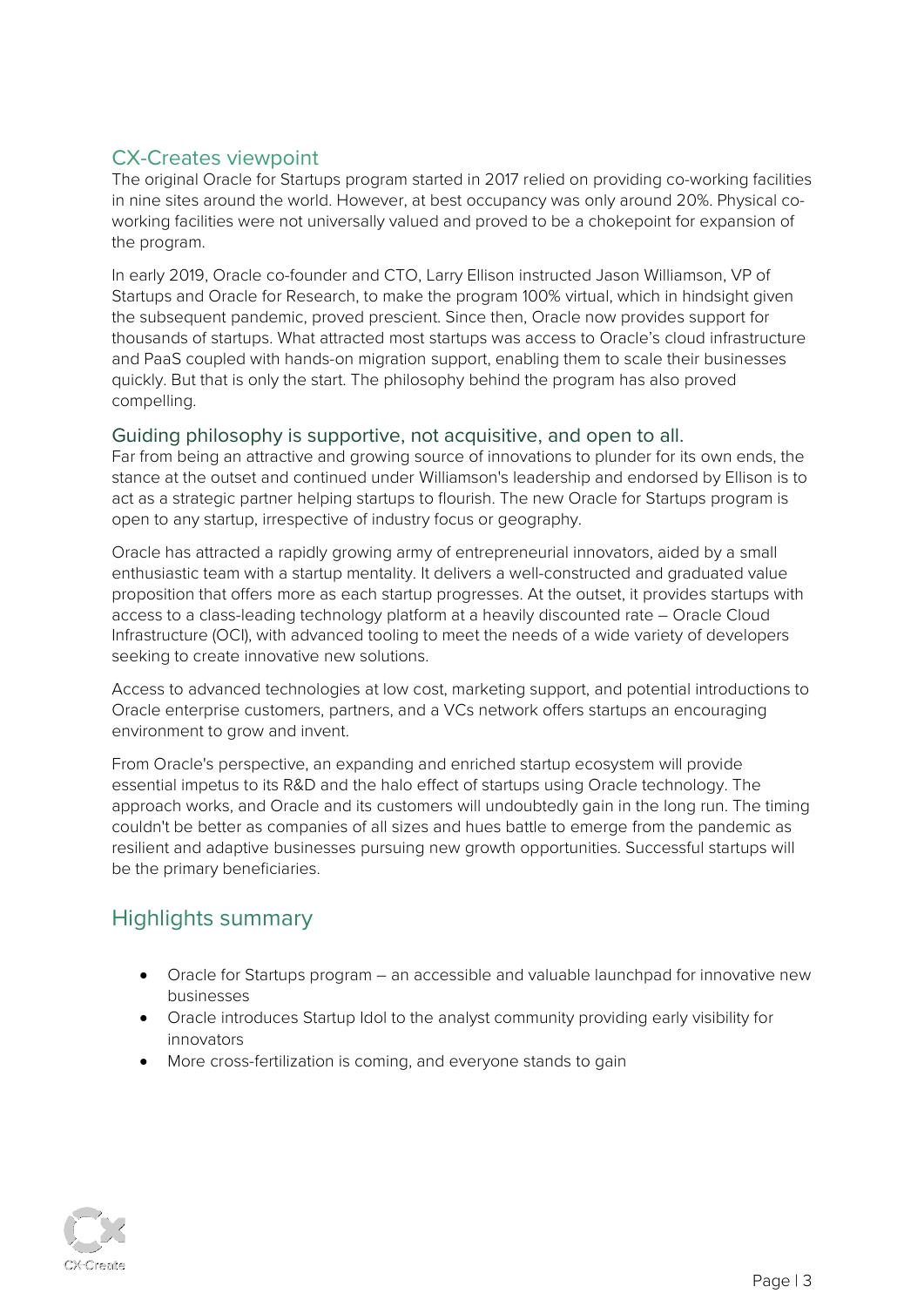# <span id="page-4-0"></span>Highlights of the Oracle for Startups program - the detail

# <span id="page-4-2"></span><span id="page-4-1"></span>Oracle for Startups program – an accessible and valuable launchpad for innovative new businesses

#### <span id="page-4-3"></span>Startup demographics reflect global demand

Oracle's relaunched startups program (July 2019) has attracted thousands of entrepreneurs across the globe and over a range of industries and specialisms – see Figure 1 for the regional split.





The biggest take-up has been in EMEA, not the US, reflecting the latter's more mature VC market. The US has traditionally led the technology field, and EMEA often lags. Access to venture capital has in the past been heavily concentrated in the US. That picture is rapidly changing, especially in the UK. According to the Financial Times, venture capital funding in Europe is playing catch-up with the US. Although under a third at \$24Bn vs. \$74Bn, it is growing 1.5 times faster than the US. A quarter of all VC firms in Europe is headquartered in London, which has also attracted big tech investors like Sequoia. The fintech and biotech scene in the UK is flourishing.

Outside the North American and EMEA regions, the Oracle for Startups program is flourishing in Latin America and across the APAC region from Australia to Japan. According to Forbes, there are now over 7,000 incubator and startup accelerators operating globally, reflecting growth in the volume of new startups.

Top industries represented in the Oracle program include communications, financial services, healthcare, high-technology, professional services, and retail. This industry distribution echoes worldwide findings from Statista – see Figure 2.

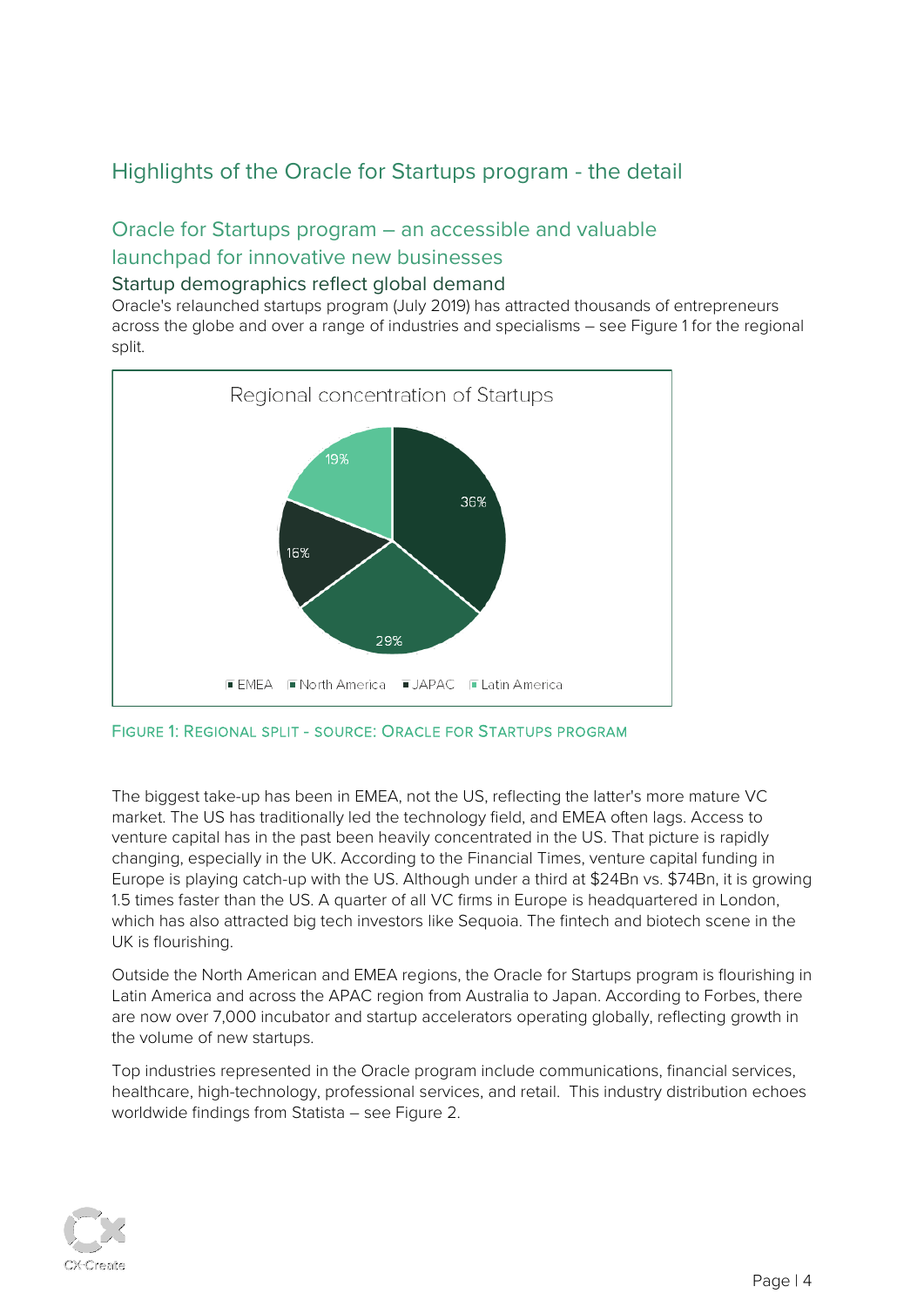



So why do startups choose Oracle?

#### Oracle for Startups program has several attractive aspects

The team behind Oracle for Startups program is culturally aligned

The new startups' program launched in July 2019 is led by Jason Williamson, with highly relevant credentials. Before joining Oracle in 2017, Williamson created and led several key initiatives within the investment and startup community at Amazon Web Services (AWS). He launched AWS's Private Equity Program and alliances with Bain & Company, McKinsey & Company, Boston Consulting Group, PwC, and Deloitte. He has firsthand experience as a startup entrepreneur co-founding a SaaS CRM solution for the construction industry, a first-ofits-kind. His team operates as a startup within Oracle and is not measured on revenue performance or sales figures. According to Williamson, a key indicator of success is growth in startup workloads in the Oracle Cloud. That growth is therefore dependent on the success of the program's members.

The Oracle for Startups program provides enticing benefits:

- Open to any startup irrespective of industry or location registration takes minutes.
- A simple onboarding process including an initial \$500 cloud credits (startups can access more credits via the portal) offers immediate access to Oracle's IaaS/PaaS and associated technologies (AI/blockchain/IoT and modern development tools); after credits expire, startups get the heavily discounted rate of 70% for the first two years.
- A dedicated portal for startups to provide on-demand access to program benefits and related content and expertise.
- Hands-on technical support including migration assistance
- Potential access to Oracle's enterprise portfolio of some 430,000 customers
- Mentoring support for both the business and developers at each startup.
- Introductions to VCs and coaching on presenting to this community of investors

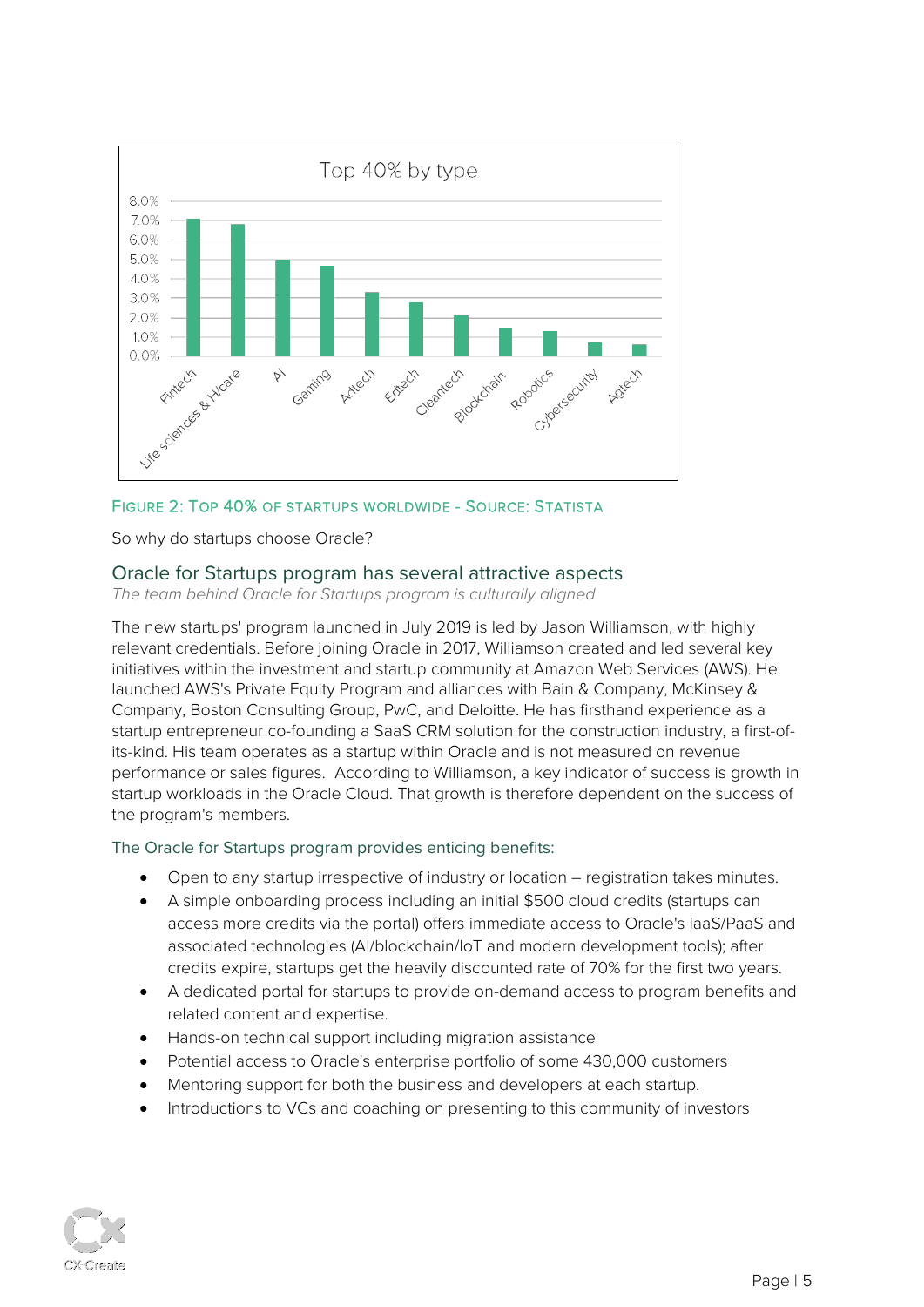- Storytelling exposure and amplification via blogs, social media, and events.
- Promotion of startups to the analyst community, including virtual regional events such as Oracle Startup Idol, held in 2020 and2021, increasing their market exposure.

Membership is for an initial period of two years, to coincide with the two-year 70% discount, but Oracle continues to work with startups after that period. As startups mature into proven successful businesses, they can graduate and join the Oracle PartnerNetwork (OPN) as ISVs, creating more growth opportunities. As Williamson said, this creates a virtuous cycle, benefitting startups, Oracle's enterprise customers, and as a result, Oracle.

Figure 3. provides a high-level comparison of Oracle for Startups program, which has some of

|                           | Incubators       | Angel investors       | Accelerators                    | Hybrid                 | Oracle for<br><b>Startups</b>                                                                   |
|---------------------------|------------------|-----------------------|---------------------------------|------------------------|-------------------------------------------------------------------------------------------------|
| Duration                  | $1 - 5$ years    | Ongoing               | $3 - 6$ months                  | 3 months to 2<br>years | Open-ended                                                                                      |
| Cohorts                   | No.              | No                    | Yes:                            | No                     | Open/agnostic                                                                                   |
| <b>Business model</b>     | Rent, non-profit | Investment            | Investment                      | Investment             | Indirect<br>increased OCI<br>۰<br>workloads<br>extensions to<br>٠<br>enterprise<br>applications |
| Selection                 | Non-competitive  | Competitive           | Competitive 1%-<br>3% accepted* | Competitive            | Open                                                                                            |
| Venture stage             | Early or late    | Early                 | Early                           | Early                  | Early to mature                                                                                 |
| Technology<br>provision   | None             | None                  | None                            | None                   | OCI and<br>associated tech                                                                      |
| Education &<br>mentorship | Tactical if any  | Ad hoc if<br>required | Intense                         | Some                   | Continuous                                                                                      |
| Venture location          | On-site          | Off-site              | On-site                         | On-site                | Virtual                                                                                         |

the attributes of an accelerator program, but not all.

#### FIGURE 3: HOW ORACLE COMPARES WITH ALTERNATIVES MODELS.

(SOURCE: ADAPTED FROM COHEN, SUSAN. "WHAT DO ACCELERATORS DO? INSIGHTS FROM INCUBATORS AND ANGELS." 2013 - \* SOURCE: FORBES - HOW STARTUP ACCELERATORS WORK ALEJANDRO CREMADES, 2019).

## <span id="page-6-0"></span>Oracle for Startups offers an attractive alternative to investment-led offerings

#### <span id="page-6-1"></span>Accelerator programs are hard to join

Y Combinator pioneered accelerator programs in 2005, followed by Tech Stars in 2006 and others over the last decade. What they all have in common is providing investment for an equity stake. Membership is highly selective. According to Forbes, Alejandro Cremades (How Startup Accelerators Work, 2019), between 1% and 3% of startups are accepted. Even if successful support is usually temporary, Oracle's support under its program lasts for two years, and once successful, other support programs like OPN kick in.

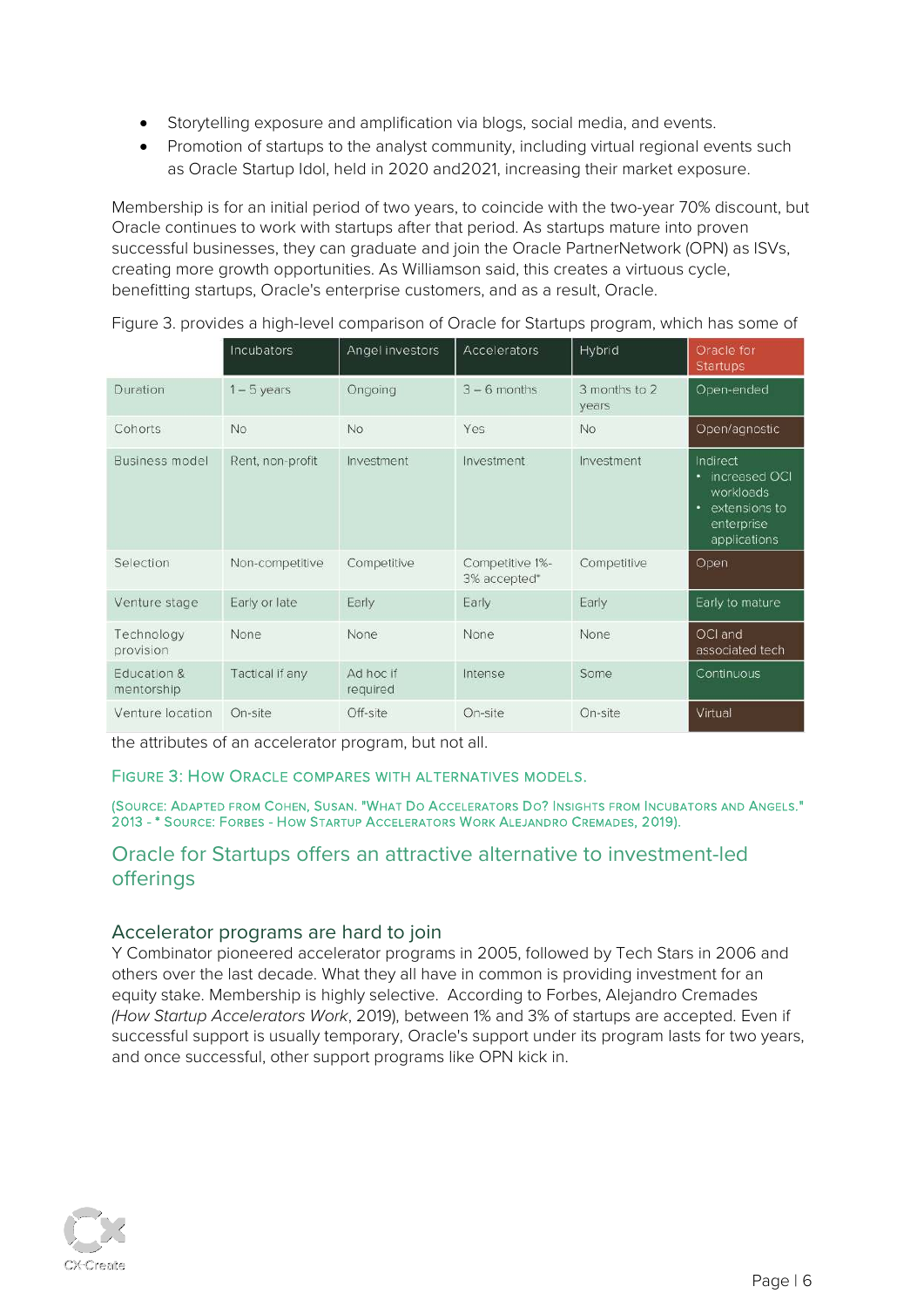### <span id="page-7-0"></span>No equity stake by Oracle

Oracle does not take an equity stake in any of its startup members. It also welcomes any startup, the only qualification being that they are genuine startups and not owned by another company.

#### <span id="page-7-1"></span>Cohort agnostic

Another significant difference is that most accelerators target specific segments or cohorts serving a particular industry or cross-industry need. They typically open their books to new members once or twice a year. Oracle is entirely agnostic, and businesses can join throughout the year. The only proviso apart from being genuine startups is that they develop at least some workloads on Oracle OCI technologies.

#### <span id="page-7-2"></span>Oracle provides access to its cloud technologies

From a business model perspective, the rationale for Oracle is not a direct return on investment, but as startups progress, OCI workloads will increase as a consequence. Some of its startups, particularly in healthcare and drug discovery, require massive datasets and AI to determine high-potential molecular combinations.

#### <span id="page-7-3"></span>GridMarkets helping computational chemists fight Covid-19

Oracle startup GridMarkets is a case in point. The company has developed a cloud-based rendering platform initially developed to provide animators and game developers with a highperformance computing platform to create animations for games or movies. This allows smaller firms to compete with major companies like Pixar Animations Studios.

Pharmaceutical companies share the same need for analyzing massive datasets for drug discovery. The company joined the Oracle for Startups program in 2018. Previously running on AWS, GridMarkets has migrated to OCI, in part due to the economies it provides but also performance improvements. Chemical engineers use the GridMarkets platform to compute billions of chemical combinations to find new drugs that will bind with and prevent the Covid-19 virus from replicating.

#### <span id="page-7-4"></span>The Oracle for Startups Portal provides a single place to access benefits

The Startups Portal provides a single point of access to all the potential benefits of the program. This includes:

- Market Connect which helps startups qualify for introductions to Oracle customers and other benefits. This is a highly valued benefit to most startups on the program
	- o Complete their Startup Profile on the portal
	- o Begin using OCI
	- o Submit a case study (template provided) to provide evidence of success
	- o Submit a reference architecture to confirm technical viability
	- o Explain how the solution integrates with Oracle solutions (if applicable)
	- o Submit a two-minute elevator pitch in video form explaining the value of the solution to Oracle customers, partners, and product teams
	- o Upload scalable vector logos, which can then be used in Oracle's marketing communications collateral
- VC Connect provides access to a network of VCs that Oracle can introduce startups seeking funding. Oracle hosts investor consortiums and mentors startups to help them pitch their companies to investors.

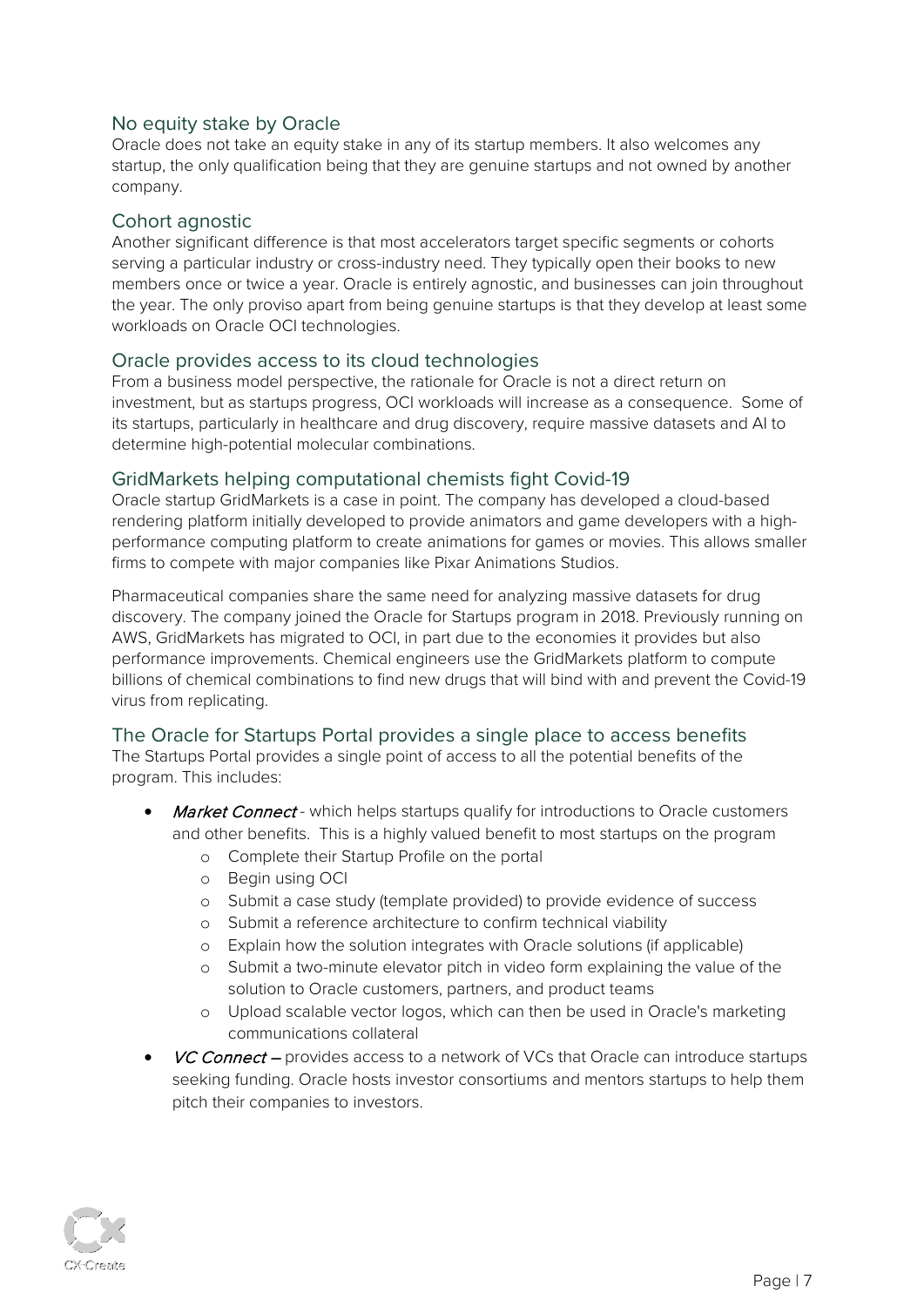- **Credits Program** enables startups to request additional credits beyond those offered at the start. 'Credits to Scale' allows startups to decide how much they want to spend on the cloud and get twice their chosen amount in free cloud credits.
- Migration Assistance: Startups can request migration assistance for workloads from a dedicated and hands-on technical team of cloud architects and experts
- Mentorship Director-level Oracle mentors provide this with a minimum of 15 years of industry experience. Business and technical mentoring is offered to help startups navigate opportunities and develop robust solutions quickly. The appropriate mentor is selected based on the startup's needs and relevant domain expertise, either business, technical, or usually, both.
- **Virtual Library –** provides access to thought leadership content, technical information, videos

The Oracle for Startups program offers significant advantages over investor-led alternatives, although startups seeking investment can also benefit from VC introductions by Oracle's team. A host of critical technologies – OCI, autonomous database, AI, HCP, blockchain, IoT, and developer tools can all be accessed, including mentoring support from domain experts, depending on the nature of the startup.

The first Oracle's Startup Idol regional virtual event took place at Oracle Open World in London in 2020, followed by another in APAC the same year So far two have happened in 2021, the first in the US and the second in EMEA, with a third for LATAM region happening in September. The 2021 Startup Idols illustrate the range of startups and their imaginative use of Oracle technologies.

# <span id="page-8-0"></span>Oracle introduces Startup Idol to the analyst community providing early visibility for innovators

In early 2020 throughout 2021, Oracle introduced a range of exciting innovators to the IT Analyst community with its regional program – Oracle Startup Idol. There have been four Oracle Startup Idol events to date, and the program plans to continue them.

The format was a little like Dragon's Den. In this UK program, innovators pitch to four very successful and wealthy entrepreneurs for investment in exchange for an equity stake in their fledgling businesses. Only this time, the prize was not monetary, but kudos and exposure to analysts.

There are three winners' categories:

- Most creative
- Best Innovation Solution
- Best overall pitch

This was more of a bit of fun than a tough competition, and each of the six participants displayed inventiveness and early successes.

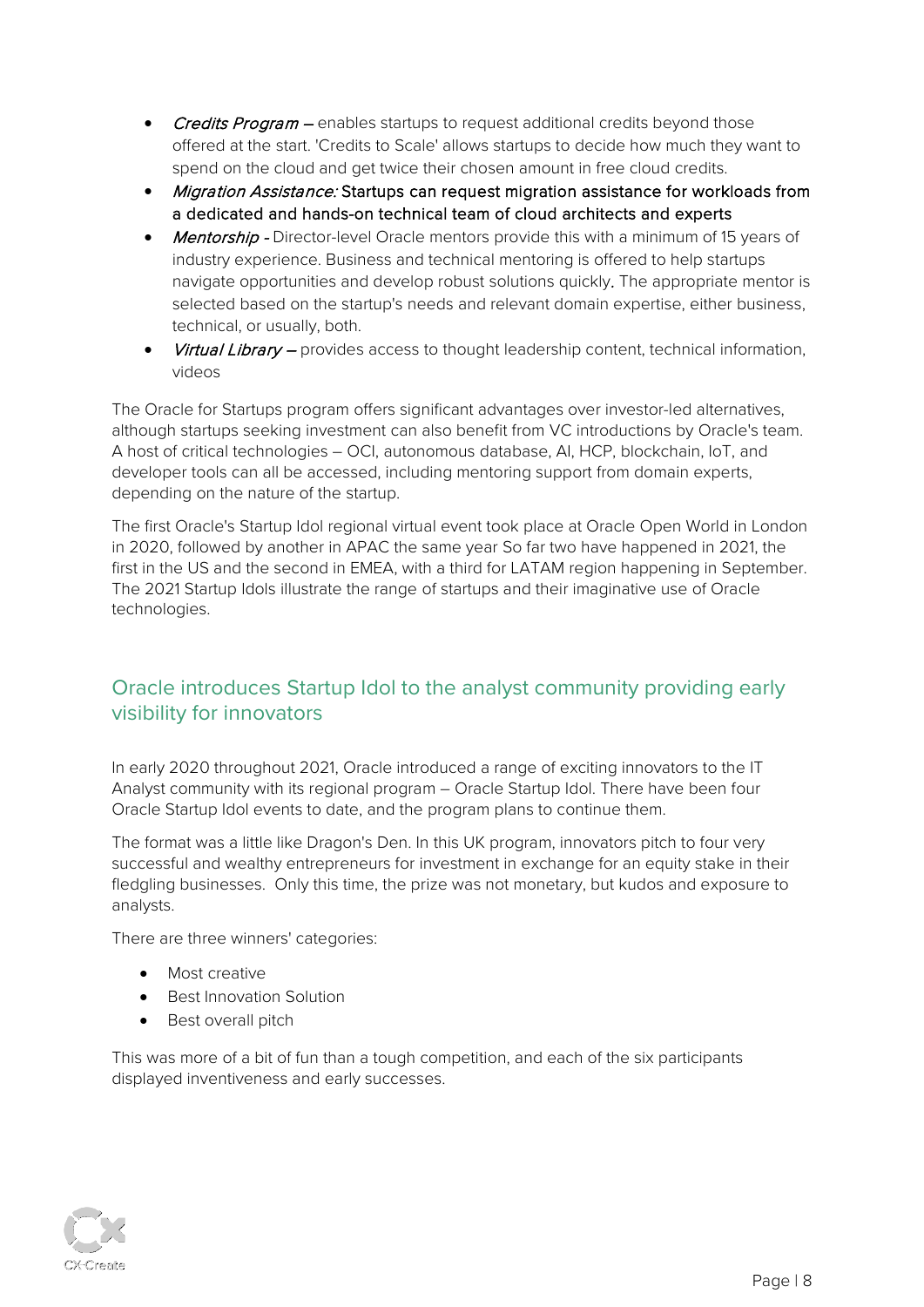## <span id="page-9-0"></span>The January 2021 Startup Idol

Five startups from around the world joined this round of Startup Idol,

#### HEARTio uses AI to help clinicians diagnose heart conditions

The Pittsburgh, Pennsylvania-based startup uses AI to help emergency services rapidly diagnose heart abnormalities through a hook-up to an ECG. An accurate diagnosis helps prevent death, as CEO and founder Utkars Jain knows from personal experience when his father died following a misdiagnosis of chest pains.

The diagnostic tool, ECGio, is considered a significant breakthrough device by the FDA. 55% - 80% of patients get the all-clear when presenting chest pains, without the need for expensive and uncomfortable (for the patient) invasive diagnostics. ECGio is an AI platform that provides clinicians with a rapid means to identify any heart condition causing chest pains.

Standard diagnostic techniques tend to trade speed for accuracy. ECGio uses big data from ECG records to develop deep learning algorithms to provide individualized predictions by identifying arterial stenosis (heart-valve disease) in seconds. If diagnosed quickly, surgeons can then take the right action to save lives.

HEARTio was voted the winner in all three categories.

#### ATLAS intelligent data platform brings affordable healthcare centers to disadvantaged nations through faster, cheaper field hospital construction

The ATLAS integrated construction & architecture software (ICAS) unifies the design, procurement, and delivery processes for constructing healthcare facilities. It creates a fully integrated supply chain management solution on a single platform. It monitors and tracks progress from design, technology selection, procurement, deployment, installation, handover to facilities management. 3D models are developed to visualize the health center and can be decomposed to show individual rooms and even the equipment to be used.

Headquartered in London, ATLAS meets the UN's sustainable development goals - #3 Good health and well-being, and #9 Industry, innovation & infrastructure.

#### CogniCor boosts productivity at finance and insurance companies

Based in Palo Alto, CogniCor's AI-driven digital assistant boosts productivity and increases efficiency at financial firms and insurers by accelerating processes that span front and middle office from weeks to minutes. It mimics the human brain through a combination of real-time inductive and deductive reasoning based on the client's context and previous history. The digital assistant also ensures regulatory compliance so that only the correct offers or recommendations are made.

A range of processes is supported, including new client onboarding, transaction within the chat window, complaints resolution, connect with human agents, automate manual tasks, and much more.

#### Reengen lowers energy bills and carbon footprints, a boost to sustainability

Reengen, headquartered in Istanbul, is an energy IoT and PaaS AI analytics platform serving a wide range of industries includes banks, hospitals, hotels, manufacturers, municipalities, office buildings, shopping malls, retailers, and utilities. It connects legacy systems to the cloud enabling organizations to manage energy consumption and reduce their carbon footprint.

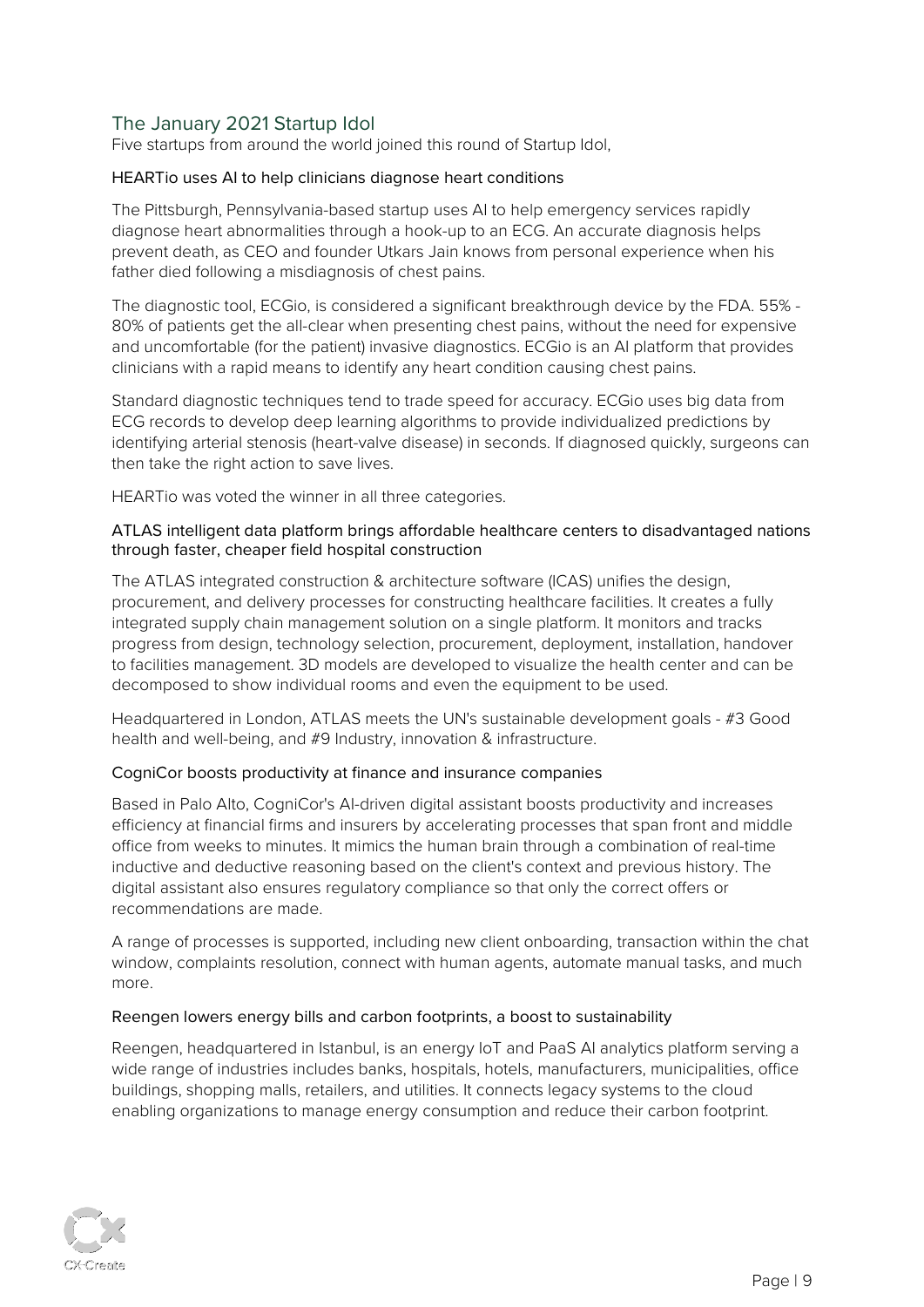The analytics platform covers the entire spectrum from energy production to consumption. Enterprises can collect, store, organize, analyze, visualize real-time data, and generate actionable intelligence.

In addition to Oracle, the company has partnerships with Cisco and the Center for Energy, Environment and Economy, Ozyegin University, and several energy-related technology companies. IKEA, Pepsi, Marks & Spencer, Vodafone, and Zara are among its growing portfolio of major customers.

The total carbon footprint saved by using the platform is 1.7 giga-tonnes.

#### SmartHint elevates the shopping experience and drives more revenue

SmartHint, based in Curitiba, Brazil, is an intelligent search and recommendation engine that helps online customers find what they seek. Intelligent recommendations adapt based on a customer's behavioral and purchasing characteristics. A vast dataset of over 50 million commerce users improves the accuracy of predictions. Urgency pop-ups are generated on product pages and when carts appear to have been abandoned.

So far, the startup has attracted some big names as customers, such as Lego, New Balance, and Samsonite.

#### MINAZ E-COMMERCE SERVICES UG developed Tracifier to prevent food fraud

The solution Tracifier built on the Oracle Blockchain Platform provides complete traceability of food supplies. The startup is based in Hamburg, Germany. Tracifier ensures the accuracy and transparency of customer claims on monitoring and inspecting of products. The solution covers the entire value chain of food from harvesting products on farms, sampling for quality assurance, testing in laboratories, and monitoring and auditing the supplying process of goods to the final consumers in the market. This prevents fraudulent claims or attempts to pass off fake food products as trusted branded items.

## <span id="page-10-0"></span>EMEA Idol

#### ConcR – a potential lifesaver in the field of concrete

ConcR from Berlin serves the construction and engineering industry by embedding IoT sensors in concrete so engineers can monitor its compressive strength after it has been poured at a construction site. The sensors remain buried within the concrete for the lifetime of the construction. Real-time data feeds provide an assessment of structural health. This not only reduces the time for testing by about 30% but dramatically enhances its accuracy.

The potential to avoid catastrophic loss of life through shoddy or substandard construction or as a result of seismic activity is vast. If public safety regulators or insurers offering construction all risks (CAR) policies insist on such capabilities, this would add even greater impetus to the firm's success. The firm is currently exploring integration with Oracle Construction and Engineering products – Primavera Cloud and Aconex Field.

#### DigiFarm improves crop yields and reduces fertilizer use and potential river contamination

DigiFarm, another impressive startup founded by Nils Helset, a 15<sup>th</sup> generation Norwegian farmer, has developed a deep neural network that analyzes satellite imagery at a one-meter resolution. This provides the most accurate picture of field boundaries and information on historical and anticipated crop yields to help farmers plan, use fertilizers responsibly and lower costs, and boost crop yields.

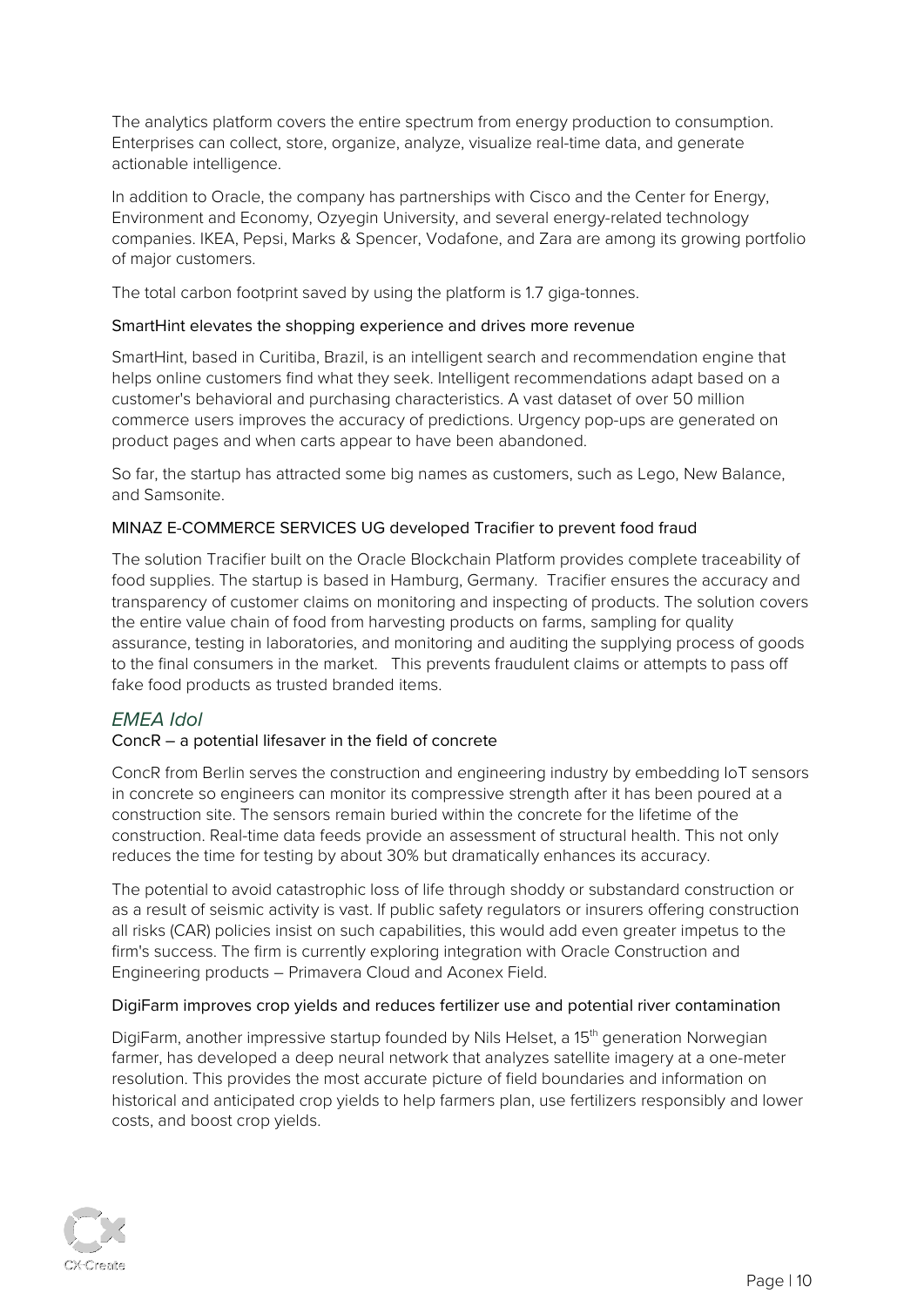The company started in 2018 with a grant from Innovation Norway and in 2020 joined the Oracle for Startups program and NVIDIA Inception Program (now in partnership with Oracle).

Crop yields have increased by around 10%, and input costs have reduced by 15% for many of its farming customers. It has pilot projects worldwide in Australia, Brazil, Canada, Germany, Italy, Spain, and the US. It has also come to the attention of the Gates Foundation, where the company has submitted an application supported by the United Nations (UNCDF) in Tanzania and Zambia.

DigiFarm provides APIs to export data into other digital farming solutions.

If farmers can minimize fertilizer usage, particularly in sensitive areas, such as alongside riverbanks, pollution of rivers, a recognized issue, can be avoided. A partnership with What3Words, which provides location accuracy down to a meter, could help farmers with intractor locators, further improve fertilizer use.

#### Evreka, an Oracle Sustainability Award winner, provides intelligent solutions for waste management

Using big data and machine learning, Evreka, based in Cankaya, Turkey, provides a SaaS waste management solution. Municipalities and private waste companies can track and manage a complex array of tasks involved in collecting and managing waste disposal.

It has a growing roster of partnerships in ten countries in EMEA, Malaysia, and Singapore.

Customers have benefitted from lower operational costs and reduced CO2 emissions by up to 45%—a worthy sustainability award winner.

Integrations with Oracle billing solution Oracle Utilities C2M are in place now, and further integrations are being scoped out with Oracle Asset Management, among others.

#### Keyless provides identity management and cybersecurity that beats any current regulatory requirements

Keyless, based in London, has developed a passwordless biometric authentication solution that eliminates the need to store and manage biometric data, passwords, cryptographic keys, and PII information. The solution is based on a decade of research into biometrics, cryptography, and proof of identity. It offers zero-knowledge proofs (ZKP) and multi-factor authentication (MFA) to provide military-grade security. ZKP is a cryptographic technique that enables authentication to any digital service from any device using zero-knowledge facial and behavioral biometrics.

Going a step further, distributed private computation (sMPC, SSS) is a cryptographic algorithm that allows private sharing to be distributed securely amongst untrusted parties without revealing any personal information. This allows both parties to jointly compute a function over their inputs while keeping those inputs private.

The firm has several notable customers, including LUISS University, Poste Italiane, Verizon, and Vodafone. It also has partnerships with several authentication platform providers and major IT vendors, Microsoft, IBM, and Oracle.

MeVitae AI-based Blind Recruiting removes recruiter bias improving the chances of hiring the best candidate

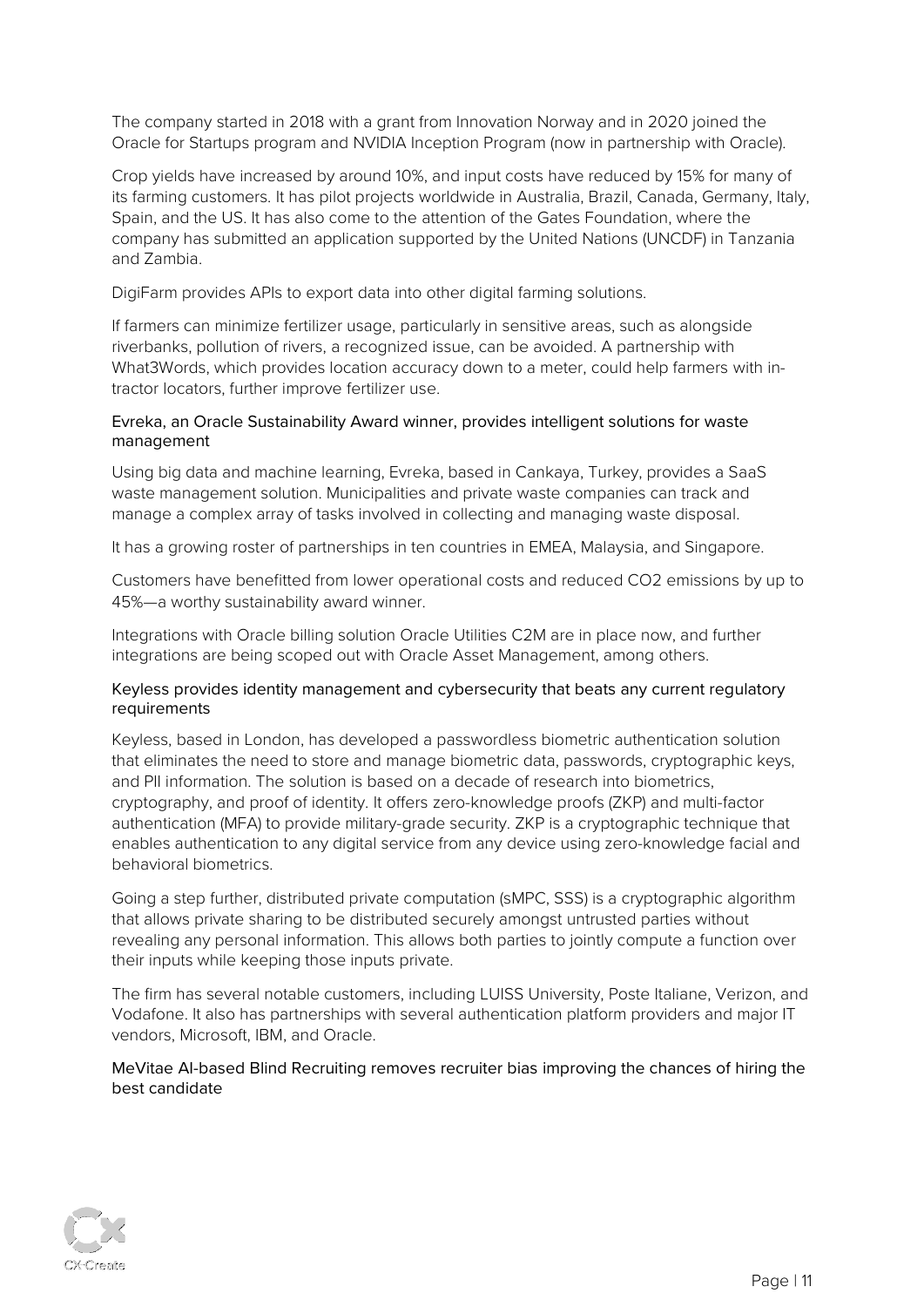Forward-thinking companies recognize the importance of diversity for the health of their businesses. MeVitae, based in Oxford UK, uses AI and people science to mitigate unconscious and algorithmic bias when recruiters receive candidate CVs. It uses an AI-based Blind Recruiting solution that plugs into existing applicant tracking systems (ATS) supplied by more than fifteen leading global vendors. The solution automatically redacts information like gender, ethnicity, or age so recruiters can focus on hiring the most talented for the role. As a result, clients have enriched the gender and ethnic diversity of their talent pool. MeVitae now has partnerships with Microsoft and Greenhouse, an ATS solution provider.

#### Vistory – a secure platform for 3D printing across the supply chain

Vistory, based in Vélizy-Villacoublay, France, has developed a trusted third-party platform for distributed additive manufacturing based on Oracle's blockchain technology. MainChain gives industrial customers complete security and control over the supply chain involving 3D printing production of their products. This ensures that only approved partners are eligible, and it protects the industrial customer's trade secrets and IP. Vistory describes it succinctly – building technological bridges for digital trust. MainChain bridges all the supply chain's stakeholders - OEM, design offices, marketplace, printer manufacturers, service bureaux, and end customers.

Supply chains have been heavily disrupted due to the pandemic. The ability to manufacture spare parts closer to the end customer, if not on-site, is one of the attractions of additive manufacturing.

MainChain connects to design and production systems via APIs in a private cloud or onpremises setting, as required. It provides military-grade security, and one of its customers is the French Ministry of Defense. The French army uses MainChain to give it the flexibility and speed to maintain military assets in the field through 3D printing. It has three objectives:

- Adapt the economic model through the new additive manufacturing production process.
- Control intellectual property and ensure traded data integrity.
- Improve maintenance in operational conditions of land-based equipment by manufacturing spare parts in the field.

In just a year, revenue has grown from \$100k in 2020 and is expected to exceed \$3M by the end of this year.

# <span id="page-12-0"></span>More cross-fertilization of ideas is coming, and everyone stands to gain

Looking ahead and encouraged by the early success of the Oracle for Startups program, the vendor has signaled a further expansion of its innovation ecosystem.

#### <span id="page-12-1"></span>Tapping into university innovators

There is no doubt that startups continue to come up with novel uses of Oracle technologies. There is also growing interest among universities to create their own startups. That has been happening for several years, and Oracle has already reached out to US-based universities with some success. Williamson and his team are planning to expand such overtures to universities outside the US with a strong track record of research and innovation in high-growth areas such as biochemistry, sustainability, and clean energy.

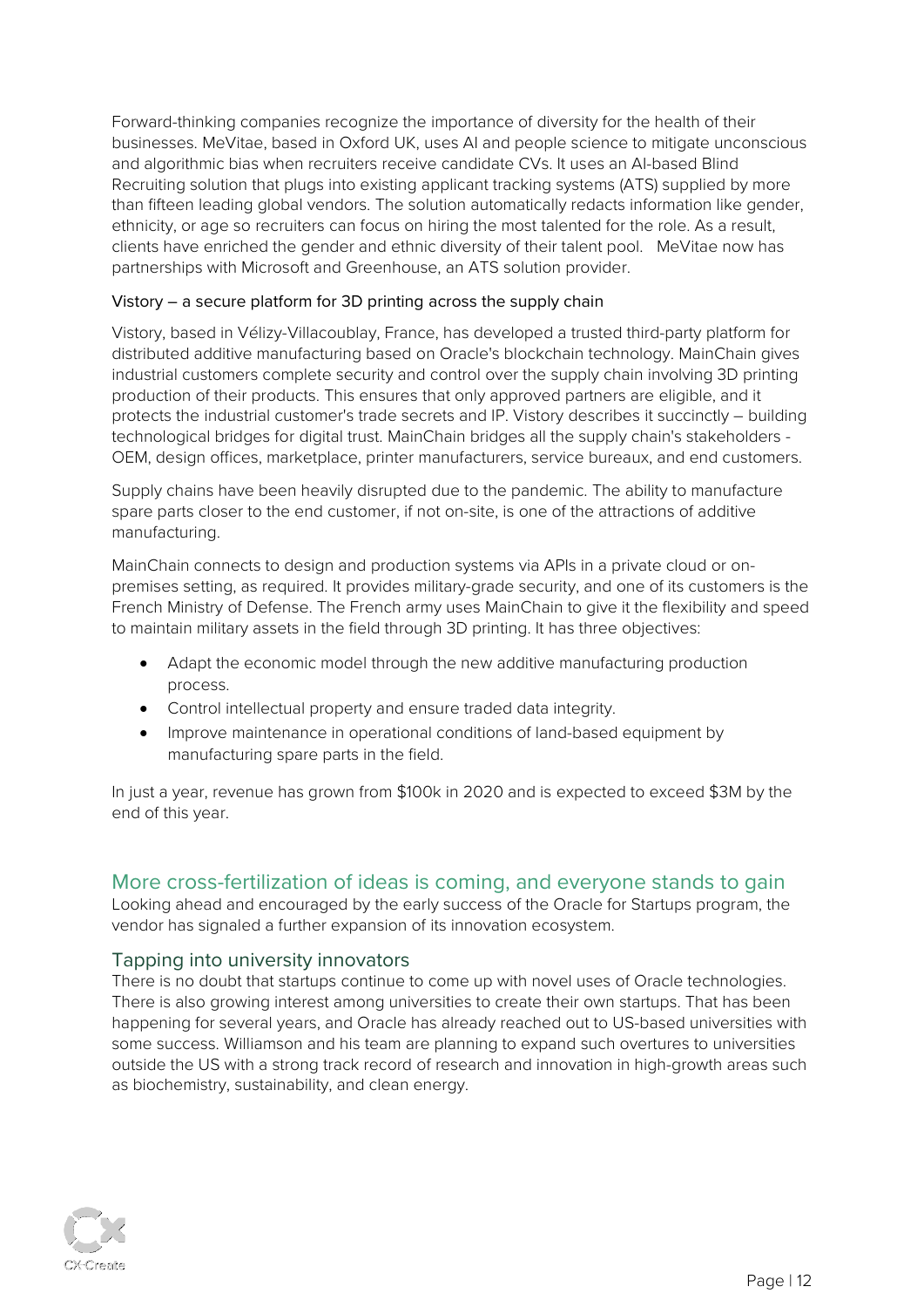### <span id="page-13-0"></span>Offboarding startups

A novel idea that is being explored is what Oracle calls – offboarding startups. The idea is to create a revolving door between startups and Oracle, where graduates can gain skills within Oracle and share their insights from working in startups. The flow of ideas and diverse experiences provide value to everyone involved.

#### <span id="page-13-1"></span>Increase regional focus and resources

Given the program's success, Oracle is increasing the level of regional focus in key areas like Israel and Latin America with increased resources and staffing. The program will also increase resources for the Oracle for Startup ambassadors program. More resources are also planned to expand the initiative.

#### <span id="page-13-2"></span>More VC involvement

Oracle plans to increase connections with the VC community and is already running several pilots with select VCs. This will help more startups find funding to accelerate their growth.

#### <span id="page-13-3"></span>An adaptive program as Oracle learns through experimentation

To quote Williamson, 'Constantly testing learning and iterating is what we are all about. We are never afraid to try new things, take strategic risks and follow the data to make the program the best experience for founders, innovators, researchers, and students."

This bodes well for startups and will undoubtedly create more growth opportunities through a unique and adaptive value proposition. The injection of innovation, especially in tackling some of our biggest global challenges in fighting disease, access to health, sustainability, climate change, diversity, and leveling up in some of the poorest nations, offers considerable promise for the future.